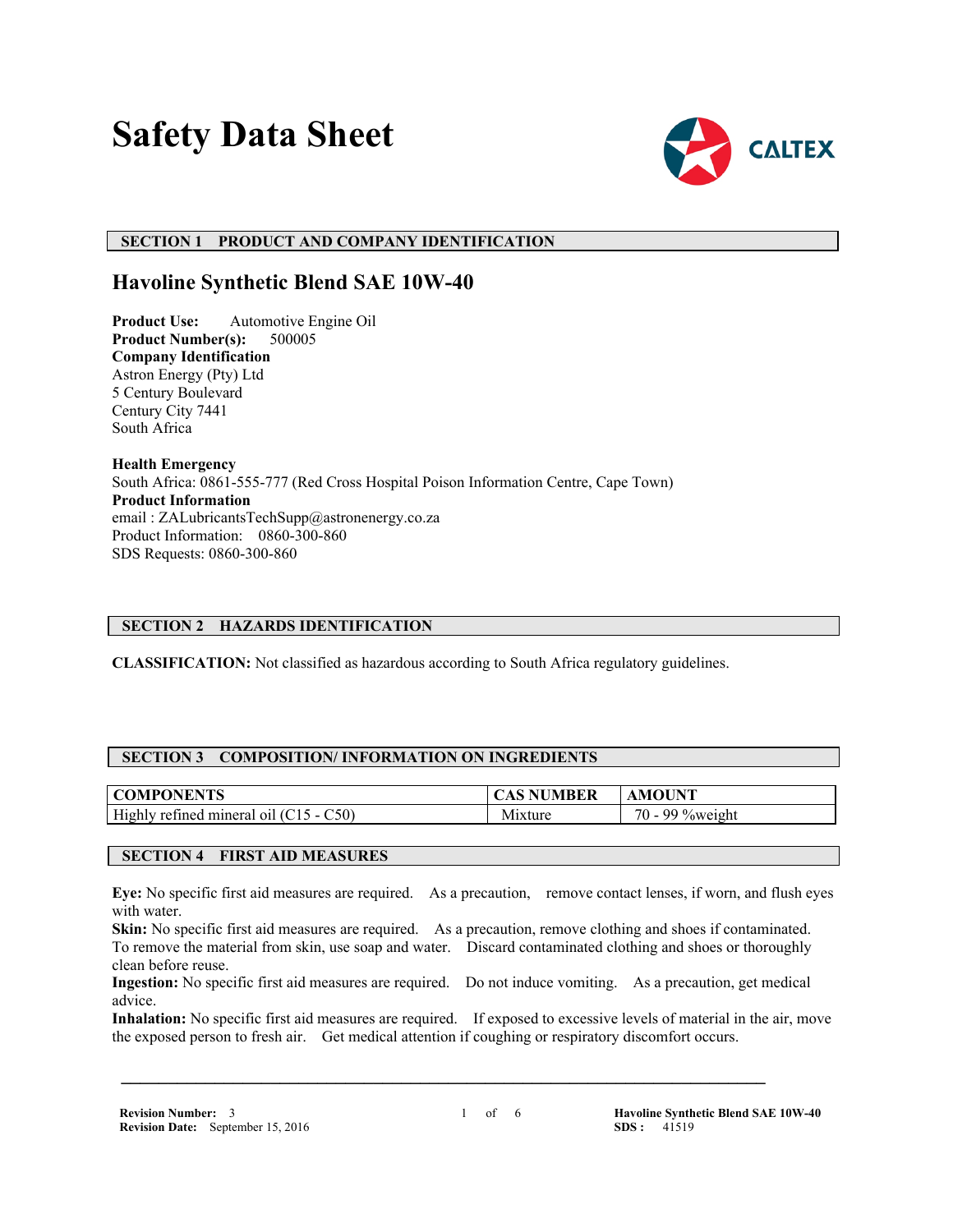#### **IMMEDIATE HEALTH EFFECTS**

**Eve:** Not expected to cause prolonged or significant eye irritation.

**Skin:** Contact with the skin is not expected to cause prolonged or significant irritation. Contact with the skin is not expected to cause an allergic skin response. Not expected to be harmful to internal organs if absorbed through the skin.

**Ingestion:** Not expected to be harmful if swallowed.

**Inhalation:** Not expected to be harmful if inhaled. Contains a petroleum-based mineral oil. May cause respiratory irritation or other pulmonary effects following prolonged or repeated inhalation of oil mist at airborne levels above the recommended mineral oil mist exposure limit. Symptoms of respiratory irritation may include coughing and difficulty breathing.

## **SECTION 5 FIRE FIGHTING MEASURES**

**EXTINGUISHING MEDIA:** Use water fog, foam, dry chemical or carbon dioxide (CO2) to extinguish flames.

#### **PROTECTION OF FIRE FIGHTERS:**

**Fire Fighting Instructions:** This material will burn although it is not easily ignited. See Section 7 for proper handling and storage. For fires involving this material, do not enter any enclosed or confined fire space without proper protective equipment, including self-contained breathing apparatus.

**Combustion Products:** Highly dependent on combustion conditions. A complex mixture of airborne solids, liquids, and gases including carbon monoxide, carbon dioxide, and unidentified organic compounds will be evolved when this material undergoes combustion.

## **SECTION 6 ACCIDENTAL RELEASE MEASURES**

**Protective Measures:** Eliminate all sources of ignition in vicinity of spilled material.

**Spill Management:** Stop the source of the release if you can do it without risk. Contain release to prevent further contamination of soil, surface water or groundwater. Clean up spill as soon as possible, observing precautions in Exposure Controls/Personal Protection. Use appropriate techniques such as applying noncombustible absorbent materials or pumping. Where feasible and appropriate, remove contaminated soil. Place contaminated materials in disposable containers and dispose of in a manner consistent with applicable regulations. **Reporting:** Report spills to local authorities as appropriate or required.

## **SECTION 7 HANDLING AND STORAGE**

**General Handling Information:** Avoid contaminating soil or releasing this material into sewage and drainage systems and bodies of water.

**Precautionary Measures:** Keep out of the reach of children.

**Static Hazard:** Electrostatic charge may accumulate and create a hazardous condition when handling this material. To minimize this hazard, bonding and grounding may be necessary but may not, by themselves, be sufficient. Review all operations which have the potential of generating and accumulating an electrostatic charge and/or a flammable atmosphere (including tank and container filling, splash filling, tank cleaning, sampling, gauging, switch loading, filtering, mixing, agitation, and vacuum truck operations) and use appropriate mitigating procedures. **Container Warnings:** Container is not designed to contain pressure. Do not use pressure to empty container or it may rupture with explosive force. Empty containers retain product residue (solid, liquid, and/or vapor) and can be dangerous. Do not pressurize, cut, weld, braze, solder, drill, grind, or expose such containers to heat, flame, sparks, static electricity, or other sources of ignition. They may explode and cause injury or death. Empty containers should be completely drained, properly closed, and promptly returned to a drum reconditioner or disposed of properly.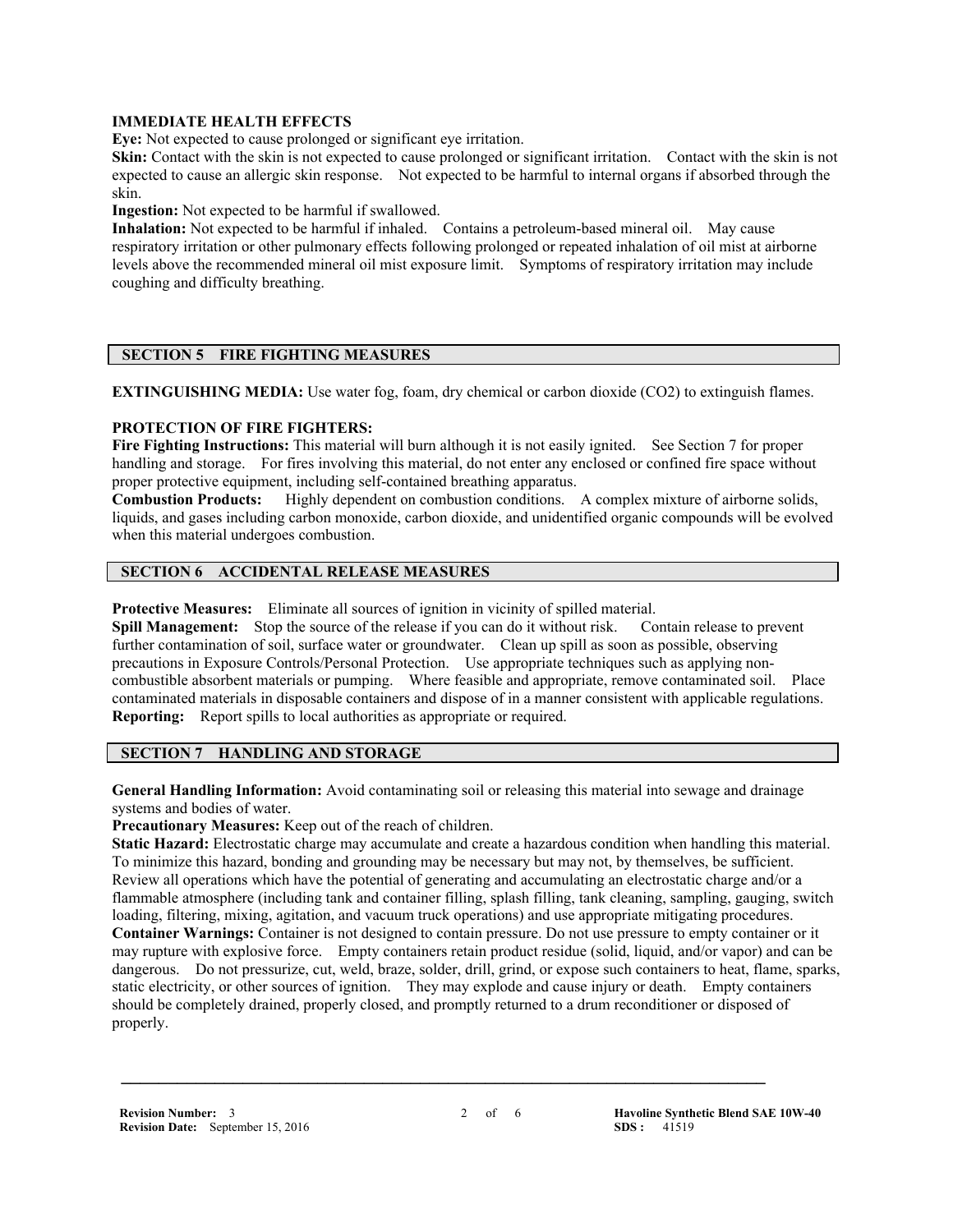## **SECTION 8 EXPOSURE CONTROLS/PERSONAL PROTECTION**

#### **GENERAL CONSIDERATIONS:**

Consider the potential hazards of this material (see Section 2), applicable exposure limits, job activities, and other substances in the work place when designing engineering controls and selecting personal protective equipment. If engineering controls or work practices are not adequate to prevent exposure to harmful levels of this material, the personal protective equipment listed below is recommended. The user should read and understand all instructions and limitations supplied with the equipment since protection is usually provided for a limited time or under certain circumstances.

## **ENGINEERING CONTROLS:**

Use in a well-ventilated area.

#### **PERSONAL PROTECTIVE EQUIPMENT**

**Eye/Face Protection:** No special eye protection is normally required. Where splashing is possible, wear safety glasses with side shields as a good safety practice.

**Skin Protection:** No special protective clothing is normally required. Where splashing is possible, select protective clothing depending on operations conducted, physical requirements and other substances in the workplace. Suggested materials for protective gloves include: 4H (PE/EVAL), Nitrile Rubber, Silver Shield, Viton.

**Respiratory Protection:** No respiratory protection is normally required. If user operations generate an oil mist, determine if airborne concentrations are below the occupational exposure limit for mineral oil mist. If not, wear an approved respirator that provides adequate protection from the measured concentrations of this material. For airpurifying respirators use a particulate cartridge.

Use a positive pressure air-supplying respirator in circumstances where air-purifying respirators may not provide adequate protection.

#### **Occupational Exposure Limits:**

| Component                                | Country/<br>Agency | TWA              | <b>STEL</b>       | Ceiling | <b>Notation</b> |
|------------------------------------------|--------------------|------------------|-------------------|---------|-----------------|
| Highly refined mineral oil $(C15 - C50)$ | <b>ACGIH</b>       | $5 \text{ mg/m}$ | $10 \text{ mg/m}$ | $- -$   | $- -$           |

Consult local authorities for appropriate values.

## **SECTION 9 PHYSICAL AND CHEMICAL PROPERTIES**

**Attention: the data below are typical values and do not constitute a specification.**

**Color:** Brown **Physical State:** Liquid **Odor:** Petroleum odor **Odor Threshold:** No data available **pH:** Not Applicable Not Applicable **Vapor Pressure:**  $\leq 0.01$  mmHg (Estimated) @ 37.8 °C (100 °F) **Vapor Density (Air = 1):**  $>1$  (Estimated) **Initial Boiling Point:** 315°C (599°F) (Estimated) **Solubility:** Soluble in hydrocarbons; insoluble in water **Freezing Point:** Not Applicable **Melting Point:** No data available **Density:** 0.8692 kg/l @ 15°C (59°F) Minimum **Viscosity:** 12.90 mm2/s @ 100°C (212°F) Minimum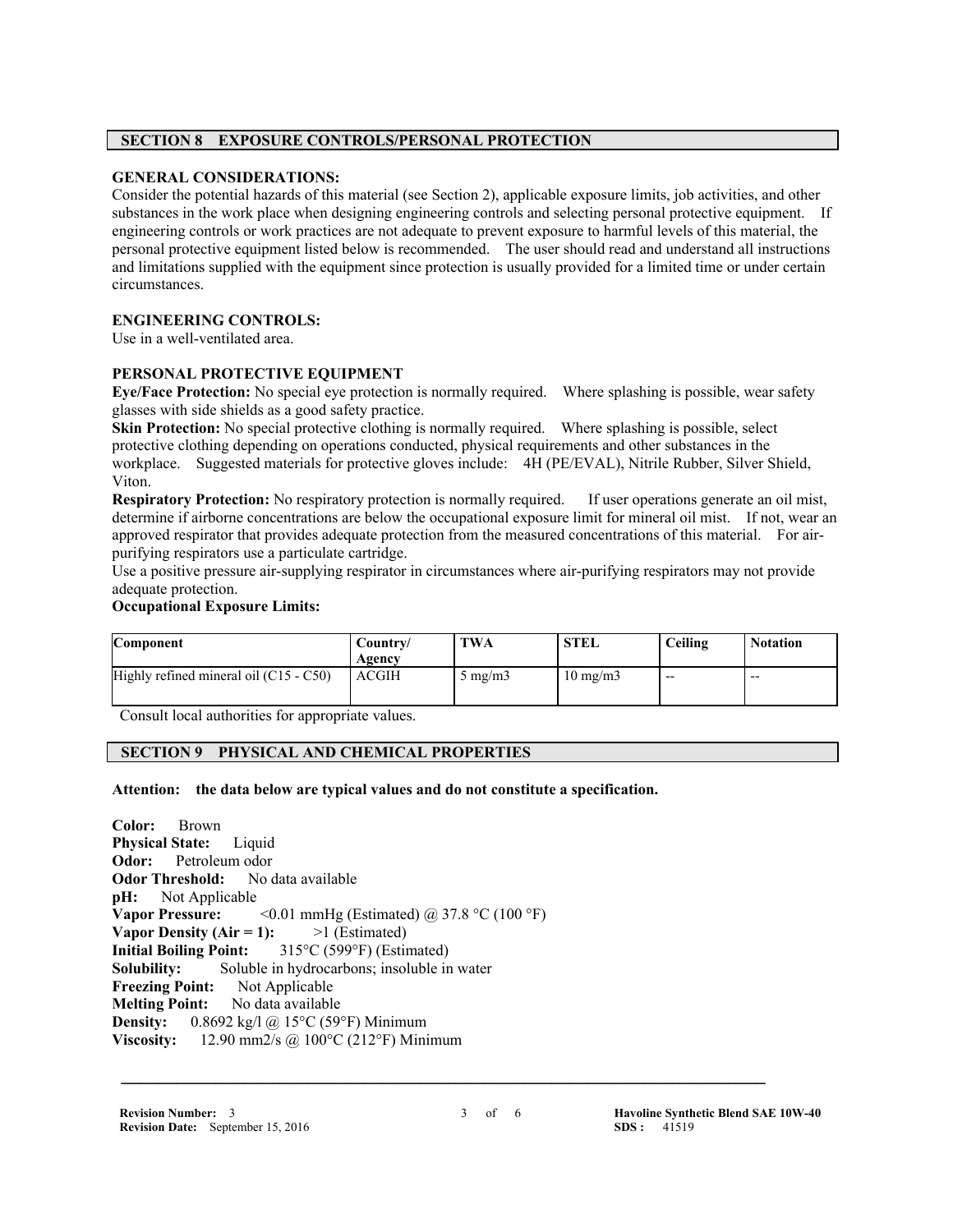**Coefficient of Therm. Expansion / °F:** Not Applicable **Evaporation Rate:** No data available **Decomposition temperature:** No data available **Octanol/Water Partition Coefficient:** No data available

**FLAMMABLE PROPERTIES: Flammability (solid, gas):** No Data Available

**Flashpoint:** (ASTM D92) 205 °C (401 °F) Minimum **Autoignition:** No data available **Flammability (Explosive) Limits (% by volume in air):** Lower: Not Applicable Upper: Not Applicable

## **SECTION 10 STABILITY AND REACTIVITY**

**Reactivity:** May react with strong acids or strong oxidizing agents, such as chlorates, nitrates, peroxides, etc. **Chemical Stability:** This material is considered stable under normal ambient and anticipated storage and handling conditions of temperature and pressure.

**Incompatibility With Other Materials:** Not applicable **Hazardous Decomposition Products:** None known (None expected) **Hazardous Polymerization:** Hazardous polymerization will not occur.

## **SECTION 11 TOXICOLOGICAL INFORMATION**

#### **Information on toxicological effects**

**Serious Eye Damage/Irritation:** The eye irritation hazard is based on evaluation of data for product components.

**Skin Corrosion/Irritation:** The skin irritation hazard is based on evaluation of data for product components.

**Skin Sensitization:** The skin sensitization hazard is based on evaluation of data for product components.

**Acute Dermal Toxicity:** The acute dermal toxicity hazard is based on evaluation of data for product components.

**Acute Oral Toxicity:** The acute oral toxicity hazard is based on evaluation of data for product components.

**Acute Inhalation Toxicity:** The acute inhalation toxicity hazard is based on evaluation of data for product components.

**Acute Toxicity Estimate:** Not Determined

**Germ Cell Mutagenicity:** The hazard evaluation is based on data for components or a similar material.

**Carcinogenicity:** The hazard evaluation is based on data for components or a similar material.

**Reproductive Toxicity:** The hazard evaluation is based on data for components or a similar material.

**Specific Target Organ Toxicity - Single Exposure:** The hazard evaluation is based on data for components or a similar material.

## **Specific Target Organ Toxicity - Repeated Exposure:** The hazard evaluation is based on data for components or a similar material.

## **ADDITIONAL TOXICOLOGY INFORMATION:**

During use in engines, contamination of oil with low levels of cancer-causing combustion products occurs. Used motor oils have been shown to cause skin cancer in mice following repeated application and continuous exposure. Brief or intermittent skin contact with used motor oil is not expected to have serious effects in humans if the oil is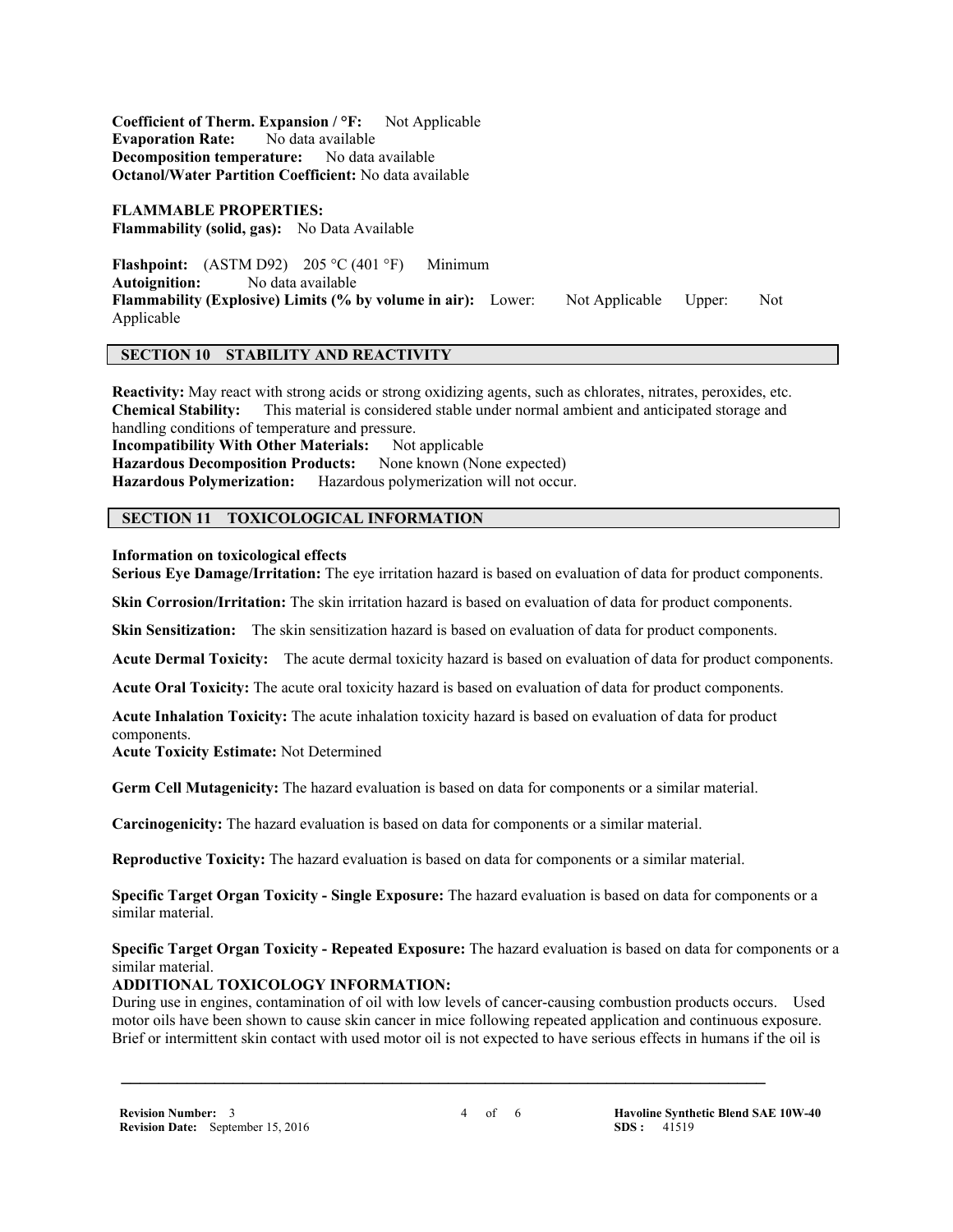thoroughly removed by washing with soap and water.

 This product contains petroleum base oils which may be refined by various processes including severe solvent extraction, severe hydrocracking, or severe hydrotreating. None of the oils requires a cancer warning under the OSHA Hazard Communication Standard (29 CFR 1910.1200). These oils have not been listed in the National Toxicology Program (NTP) Annual Report nor have they been classified by the International Agency for Research on Cancer (IARC) as; carcinogenic to humans (Group 1), probably carcinogenic to humans (Group 2A), or possibly carcinogenic to humans (Group 2B).

 These oils have not been classified by the American Conference of Governmental Industrial Hygienists (ACGIH) as: confirmed human carcinogen (A1), suspected human carcinogen (A2), or confirmed animal carcinogen with unknown relevance to humans (A3).

## **SECTION 12 ECOLOGICAL INFORMATION**

#### **ECOTOXICITY**

This material is not expected to be harmful to aquatic organisms. The product has not been tested. The statement has been derived from the properties of the individual components.

## **MOBILITY**

No data available.

## **PERSISTENCE AND DEGRADABILITY**

This material is not expected to be readily biodegradable. The biodegradability of this material is based on an evaluation of data for the components or a similar material.

The product has not been tested. The statement has been derived from the properties of the individual components.

## **POTENTIAL TO BIOACCUMULATE**

Bioconcentration Factor: No data available. Octanol/Water Partition Coefficient: No data available

#### **SECTION 13 DISPOSAL CONSIDERATIONS**

Use material for its intended purpose or recycle if possible. Oil collection services are available for used oil recycling or disposal. Place contaminated materials in containers and dispose of in a manner consistent with applicable regulations. Contact your sales representative or local environmental or health authorities for approved disposal or recycling methods.

#### **SECTION 14 TRANSPORT INFORMATION**

The description shown may not apply to all shipping situations. Consult 49CFR, or appropriate Dangerous Goods Regulations, for additional description requirements (e.g., technical name) and mode-specific or quantity-specific shipping requirements.

**DOT Shipping Description:** NOT REGULATED AS A HAZARDOUS MATERIAL UNDER 49 CFR

**IMO/IMDG Shipping Description:** NOT REGULATED AS DANGEROUS GOODS FOR TRANSPORT UNDER THE IMDG CODE

**ICAO/IATA Shipping Description:** NOT REGULATED AS DANGEROUS GOODS FOR TRANSPORT UNDER ICAO